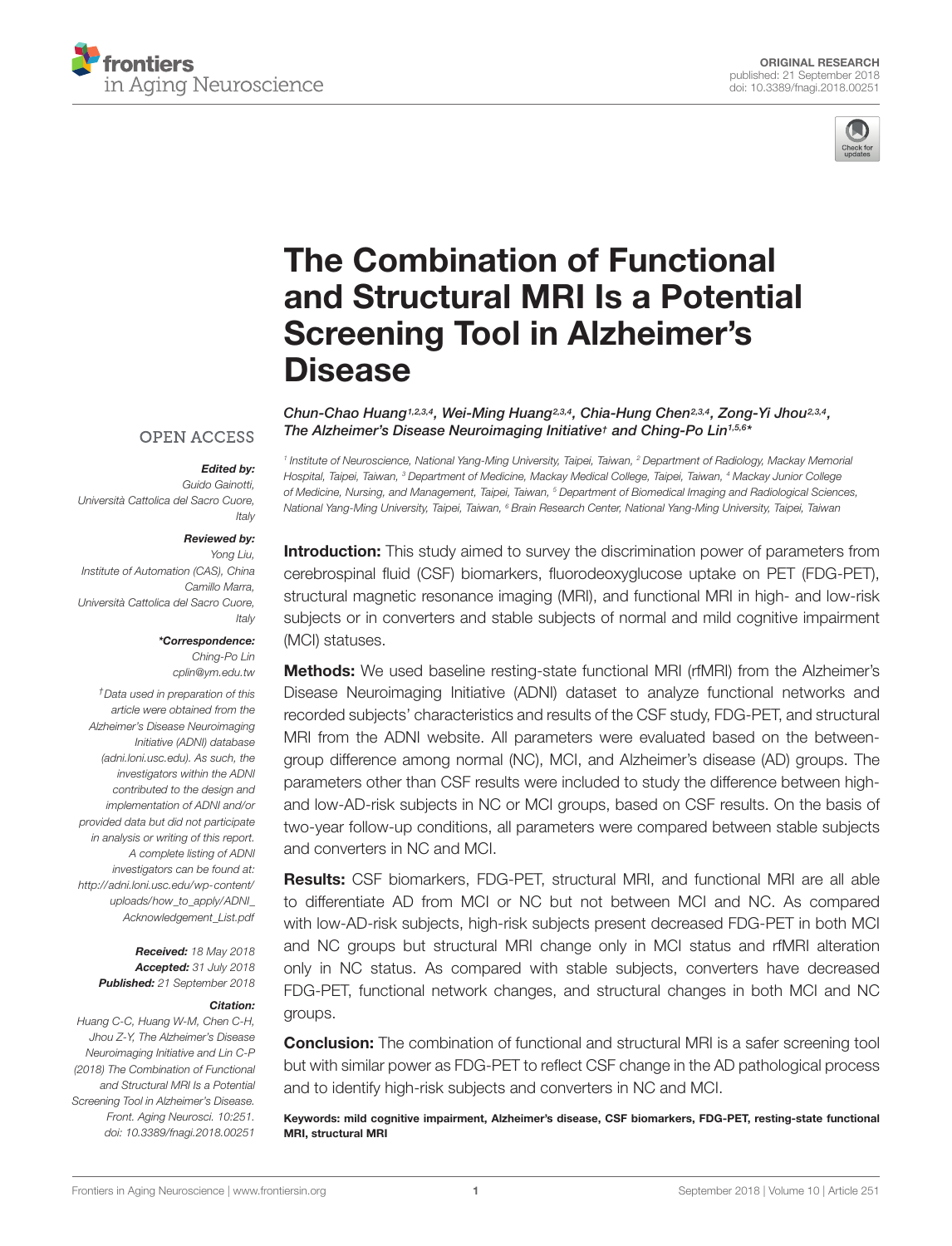## INTRODUCTION

Alzheimer's disease (AD) is the most common form of dementia, affecting more than 10% of elderly people, and is one of the most prevalent problems with significant economic burdens in the aging society all over the world, which is predicted to be even worse in the near future [\(Sperling et al.,](#page-8-0) [2011b;](#page-8-0) [Bateman](#page-7-0) [et al.,](#page-7-0) [2012\)](#page-7-0). Treatment for AD has been widely explored, but disappointingly, effective disease-modifying treatments are currently not yet available [\(Sperling et al.,](#page-8-0) [2011b;](#page-8-0) [Dubois](#page-8-1) [et al.,](#page-8-1) [2014\)](#page-8-1). The underlying neuropathological changes of AD are intraneuronal neurofibrillary tangles and extracellular neuritic plaques. The main component of these plaques is amyloid-beta (Aβ) peptide, and antiamyloid treatments are the mainstream in the field of management of AD but fail to improve clinical outcomes [\(Doody et al.,](#page-7-1) [2014;](#page-7-1) [Salloway](#page-8-2) [et al.,](#page-8-2) [2014\)](#page-8-2). Considering that the pathological process begins to occur years or even decades before clinical diagnosis of AD [\(Hulette et al.,](#page-8-3) [1998;](#page-8-3) [Price and Morris,](#page-8-4) [1999;](#page-8-4) [Price et al.,](#page-8-5) [2009\)](#page-8-5), the goal of therapeutic strategies is currently focused on prevention with intervention initiated as early as possible, even in preclinical stage [\(Cummings et al.,](#page-7-2) [2007;](#page-7-2) [Fagan et al.,](#page-8-6) [2011;](#page-8-6) [Sperling et al.,](#page-8-0) [2011b\)](#page-8-0). The achievement of this goal relies on specific biomarkers, which can early detect subjects at risk. In this field, many potential biomarkers have been proposed predominantly from results of cerebrospinal fluid (CSF), plasma, and structural and functional neuroimaging [\(Shaw](#page-8-7) [et al.,](#page-8-7) [2007;](#page-8-7) [Hampel et al.,](#page-8-8) [2008\)](#page-8-8). Among all, five biomarkers are currently considered more powerful, including decreased CSF Aβ42, increased CSF tau, decreased fluorodeoxyglucose uptake on PET (FDG-PET), PET amyloid imaging, and brain atrophy on structural magnetic resonance imaging (MRI) [\(Jack et al.,](#page-8-9) [2010;](#page-8-9) [Dubois et al.,](#page-8-1) [2014\)](#page-8-1). With increasing supporting evidence, PET amyloid imaging and the combination change of CSF  $\mathbf{A}\beta_{42}$  and tau are included in the criteria to diagnose AD or to detect subjects at risk [\(Dubois et al.,](#page-8-1) [2014\)](#page-8-1).

Screening for subjects with risk for AD is commonly performed by means of memory tests. However, subjects identified by these tests might already be in the status of mild cognitive impairment (MCI) or only 2 to 4 years before onset of AD [\(Derby et al.,](#page-7-3) [2013\)](#page-7-3). Although memory impairment is one of the earliest signs for AD, this symptom occurs much later than above-mentioned biomarkers. During the pathological process of AD, the first two biomarkers with detectable change are CSF  $A\beta_{42}$  and PET amyloid, then CSF tau and FDG-PET, and finally structural MRI [\(Jack et al.,](#page-8-9) [2010\)](#page-8-9). However, the CSF study is invasive and the PET study is expensive and with radiation hazard. Even with many reports of MR-related injuries, MRI is still considered very safe as long as safety guidelines are strictly followed to perform this procedure [\(Shellock and Crues,](#page-8-10) [2004\)](#page-8-10). Although MRI is not inexpensive, considering safety and early identification, MRI might be the better screening method than the other biomarkers and memory tests, but the power of early detection should be enhanced in order the maximize the screening value because the intervention of AD should be initiated as early as possible. For this reason, we try to evaluate the values of structural MRI and another relatively less emphasized biomarker, functional MRI, in the prediction of the AD pathological process as compared with other more validated earlier biomarkers, including FDG-PET and CSF studies. In addition, risk stratification is applied to see whether AD-related changes are different between high- and low-risk subjects, and further follow-up results are included to detect possible indicators with more reliable power to differentiate converters from stable subjects.

### MATERIALS AND METHODS

#### **Participants**

Data used in the preparation of this article were obtained from the Alzheimer's Disease Neuroimaging Initiative (ADNI) database (adni.loni.usc.edu). The ADNI was launched in 2003 as a public– private partnership, led by Principal Investigator Michael W. Weiner, MD. The primary goal of ADNI has been to test whether serial MRI, PET, other biological markers, and clinical and neuropsychological assessment can be combined to measure the progression of MCI and early AD. Subjects with baseline resting-state functional MRI (rfMRI) data and preprocessed volumetric three-dimensional magnetization prepared rapid acquisition gradient echo (3D-MPRAGE) T1-weighted images were included and then left-handed subjects were excluded. According to the baseline diagnosis, all subjects were separated into three diagnostic groups: normal (NC), MCI, and AD. Based on the selection criteria from ADNI, the MCI subjects had reported a subjective memory concern autonomously or via an informant or clinician; however, daily living activities were preserved and neither significant impairment in other cognitive domains nor signs of dementia existed. From the ADNI dataset, baseline data of the following parameters for each subject were recorded: age, gender, years of schooling, Mini-Mental State Examination (MMSE), CSF  $A\beta_{42}$  concentration, CSF total tau (T-tau) concentration and CSF phosphorylated tau (P-tau) concentration, FDG-PET results, hippocampal volume, wholebrain volume (WholeBrain), and total intracranial volume (ICV). The FDG-PET results were individual whole-brain average uptake values, standardized uptake values (SUVs), from the published ADNI dataset, analyzed by one of core labs of ADNI. Furthermore, we calculated the ratio of T-tau to  $A\beta_{42}$  (Ttau/Aβ<sub>42</sub>), P-tau to Aβ<sub>42</sub> (P-tau/Aβ<sub>42</sub>), hippocampal volume to whole-brain volume (Hippo/WholeBrain), and hippocampal volume to ICV (Hippo/ICV). Brain atrophy was measured by the following:  $(1 - \text{WholeBrain/ICV}) \times 100\%$ .

#### MRI Acquisition and Analysis

All raw baseline rfMRI data and preprocessed 3D-MPRAGE T1-weighted images were downloaded from the public ADNI website. The rfMRI data were preprocessed using FSL v5.0.8 (Functional Magnetic Resonance Imaging of the Brain Software Library<sup>[1](#page-1-0)</sup>) [\(Smith et al.,](#page-8-11) [2004;](#page-8-11) [Woolrich et al.,](#page-8-12) [2009;](#page-8-12)

<span id="page-1-0"></span><sup>1</sup><http://fsl.fmrib.ox.ac.uk/fsl/fslwiki/>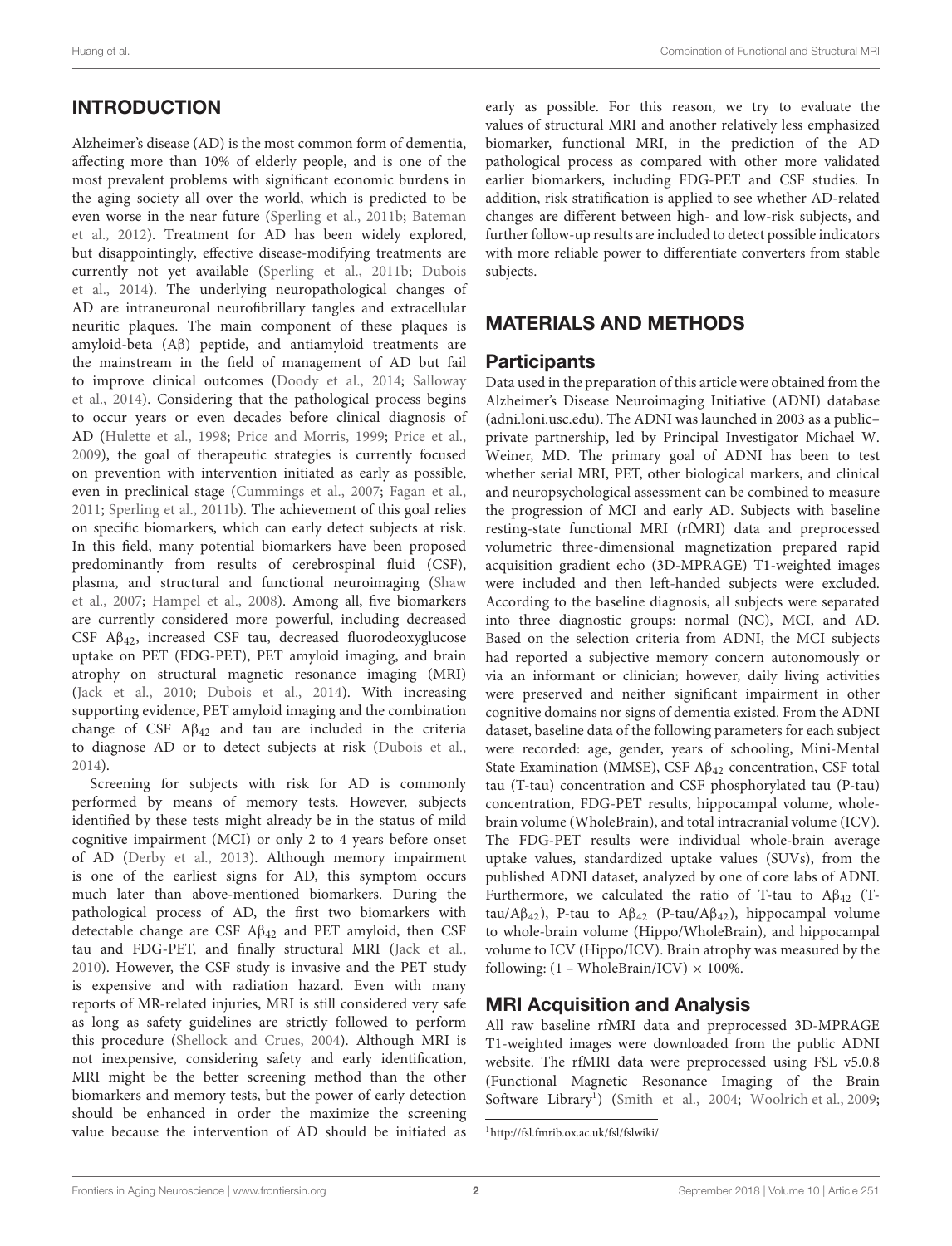[Jenkinson et al.,](#page-8-13) [2012\)](#page-8-13). The preprocessing steps applied to these images were the following: slice timing correction, motion correction, removing non-brain tissue, smoothing, and high-pass temporal filtering to remove low-frequency drifts. Then, the preprocessed time series data were registered into a stereotactic space (MNI152 template; Montreal Neurological Institute [MNI], Montreal, QC, Canada) [\(Jenkinson and](#page-8-14) [Smith,](#page-8-14) [2001;](#page-8-14) [Greve and Fischl,](#page-8-15) [2009\)](#page-8-15), and the MNI-space time series data were resampled to 4-mm resolution for group independent component analysis (ICA) analysis to generate intrinsic functional network templates with dimensionality at 32, which was from automatic dimensionality estimation.

Using fslcc utility in FSL to compare with resting-state network (RSN) templates [\(Smith et al.,](#page-8-16) [2009\)](#page-8-16), 10 RSNs were then identified visually from the ICA components: (1) visual medial, (2) visual occipital, (3) visual lateral, (4) default mode network (DMN), (5) cerebellum, (6) sensorimotor, (7) auditory, (8) executive control, (9) right frontoparietal, and (10) left frontoparietal networks. Individual functional networks were calculated by using the dual regression approach. Then, functional strength (FS) for each functional network was calculated by averaging connectivity strength across all voxels within each RSN template mask for each subject. In addition, functional connectivity (FC) for DMN was evaluated by calculating the correlation among mean time courses of the resultant four core clusters of DMN.

#### Statistical Analysis

Statistical analysis was performed using the Statistical Package for Social Sciences (SPSS) program, version 20 (SPSS Inc., Chicago, IL, United States). After test of homogeneity of variance for all parameters among the three diagnostic groups, NC, MCI, and AD, the one-way analysis of variance with the post hoc test using Scheffe's method to observe group differences was applied for the parameters with equal population variances. For parameters without equal population variances, the Brown–Forsythe test was conducted with the post hoc test using the Dunnett T3 test. In addition, subjects in NC and MCI groups were further divided into two subgroups with above or below within group average of T-tau/A $\beta_{42}$  or P-tau/ $A\beta_{42}$ , respectively. Then, the independent two-sample t test was performed for the remaining parameters. The separation based on the average ratio of tau protein and  $A\beta_{42}$  was not reliable because the average ratio would vary a lot when using another subject group. However, there were still no specific values of these ratios to define highrisk subjects in the literature. We used averages as the cut point only for the ease of statistical analysis, but this method had limitations definitely. Finally, based on two-year follow-up clinical conditions, subjects with converting status from NC to MCI or from MCI to AD were identified and parameters of these subjects were compared with those of stable subjects in the corresponding group by means of the independent two-sample t test. Fisher's exact test was also performed for the relation between high- or low-risk subjects and stable subjects or converters in NC and MCI groups.

The threshold for statistical significance was a  $p$ -value of less than 0.05.

# RESULTS

### **Subjects**

With the initial inclusion criteria, 173 subjects were selected from the ADNI database. Among them, 43 subjects were excluded for the following reasons: 11 left-handed, 5 failing to transform fMRI data to a 4D image, 2 with marked motion artifact, 10 with imaging distortion, and 15 without CSF data. The remaining 130 subjects were divided into three groups based on the baseline diagnosis: NC group: 41 subjects with 17 men, MCI group: 64 subjects with 34 men, and AD group: 25 subjects with 13 men. These three groups did not show any statistically difference in age, gender, and years of schooling (**[Table 1](#page-3-0)**).

### Group Differences Among NC, MCI, and AD

The results of all parameters in these three groups are listed in **[Table 1](#page-3-0)**. For the CSF data, a significantly lower value of  $A\beta_{42}$ and higher values of T-tau, P-tau, P-tau/A $\beta_{42}$ , and T-tau/A $\beta_{42}$ were noted in AD as compared with NC or MCI; however, there was no significant difference of the above parameters between NC and MCI. The FDG-PET result showed a significantly lower value in AD as compared with NC or MCI, but there was no significant difference between NC and MCI. For the structural MRI results, hippocampus, Hippo/WholeBrain, and Hippo/ICV showed similar results as FDG-PET. There was more brain atrophy in AD than NC or MCI, but there was no difference between NC and MCI. For the functional MRI results, a significant difference was noted only in FS of DMN and auditory network. In DMN, FS in AD was lower than that in MCI, but there was no difference between AD and NC or between MCI and NC. In the auditory network, FS in AD was lower than that in NC or in MCI, but there was no difference between NC and MCI. As shown in **[Table 1](#page-3-0)**, a total of 36 comparisons were evaluated, and therefore, considering the multiple-comparison problem, the adjusted p-value should be 0.0014. The tests passing multiplecomparison correction are represented by bold  $p$ -values. Other tests without passing multiple-comparison correction should be interpreted with caution.

#### Within-Group Differences Between High and Low T-tau/A $\beta_{42}$  or P-tau/A $\beta_{42}$  in NC or MCI

Significant results are detailed in **[Table 2](#page-4-0)**. The high T-tau/Aβ<sup>42</sup> group revealed a significantly lower FDG-PET value in NC and MCI, significantly decreased FS of the visual occipital network, visual lateral network, and DMN in NC, and a significantly lower value of Hippo/WholeBrain, Hippo/ICV, Ento/WholeBrain, MidT/WholeBrain, and MidT/ICV in MCI. The high P-tau/Aβ<sup>42</sup> group displayed higher FS of the left frontoparietal network in NC and a lower FDG-PET value in MCI.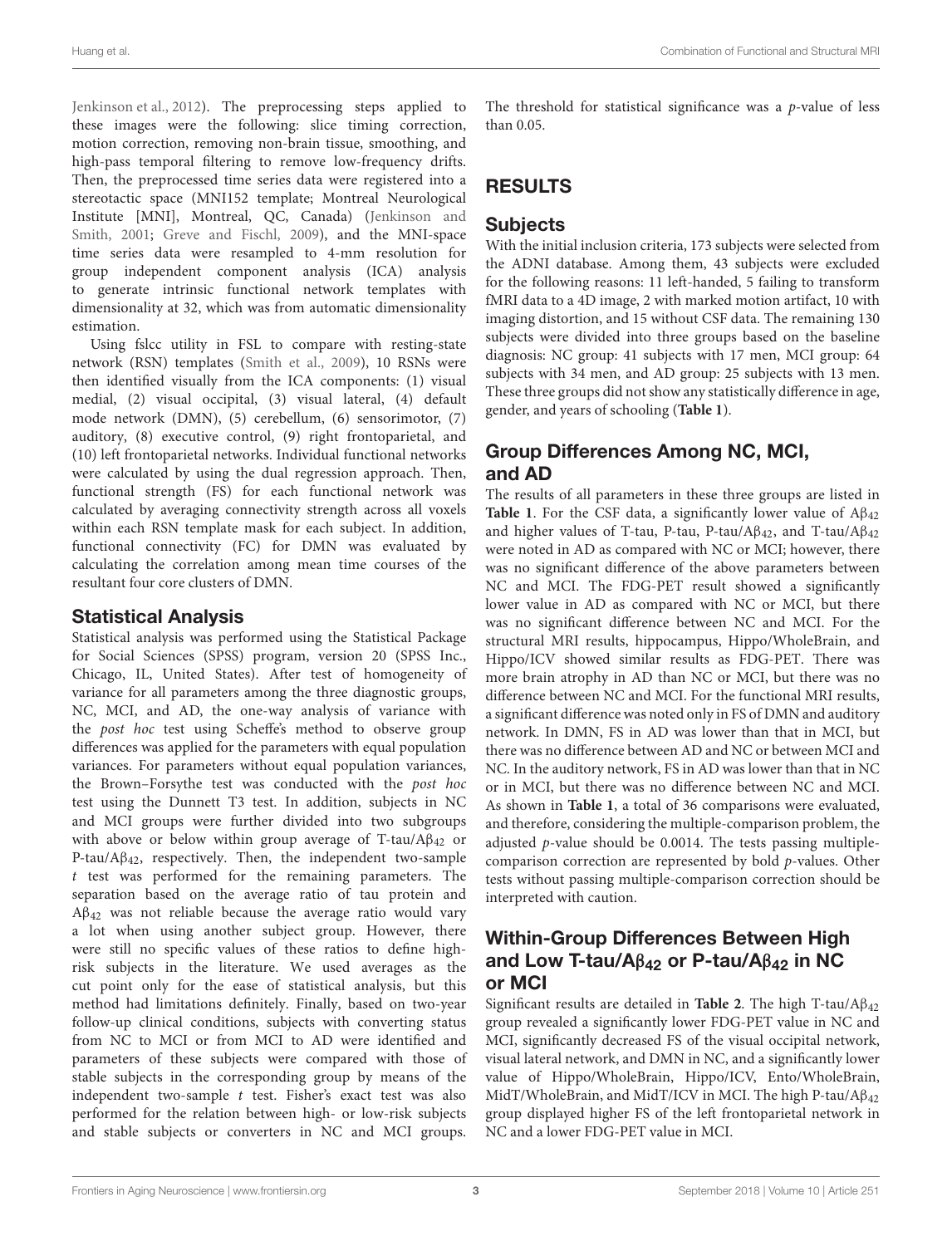<span id="page-3-0"></span>TABLE 1 | The characteristics and data among the three diagnostic groups: NC, MCI, and AD.

| Group (subject number) | <b>NC (41)</b>         | <b>MCI (64)</b>        | AD (25)                   | p-value                                   |
|------------------------|------------------------|------------------------|---------------------------|-------------------------------------------|
| Demographic and others |                        |                        |                           |                                           |
| Age (years)            | $73.88 \pm 5.89$       | $71.05 \pm 7.41$       | $72.94 \pm 7.43$          |                                           |
| Gender (M:F)           | 17:24                  | 34:30                  | 13:12                     |                                           |
| Education (years)      | $16.71 \pm 1.99$       | $15.92 \pm 2.60$       | $15.52 \pm 2.63$          |                                           |
| <b>MMSE</b>            | $28.78 \pm 2.78$ (a)   | $28.00 \pm 1.75$ (b)   | $22.96 \pm 2.35$ (a, b)   | $a: < 0.001$ , b: $< 0.001$               |
| FDG-PET                | $6.66 \pm 0.50$ (a)    | 6.41 $\pm$ 0.54 (b)    | $5.25 \pm 0.65$ (a, b)    | $a: < 0.001$ , b: $< 0.001$               |
| <b>CSF results</b>     |                        |                        |                           |                                           |
| $AB42$ (pg/mL)         | 190.74 $\pm$ 55.26 (a) | $185.08 \pm 56.87$ (b) | $140.58 \pm 40.18$ (a, b) | $a: < 0.001$ , b: $< 0.001$               |
| T-tau (pg/mL)          | $72.36 \pm 33.74$ (a)  | $84.46 \pm 52.53$ (b)  | $133.47 \pm 79.02(a.b)$   | a:0.003, b:0.021                          |
| P-tau (pg/mL)          | $38.47 \pm 25.85$ (a)  | 42.15 $\pm$ 23.15 (b)  | $56.93 \pm 26.82$ (a, b)  | a:0.015, b:0.044                          |
| $T$ -tau/A $\beta$ 42  | $0.44 \pm 0.32$ (a)    | $0.56 \pm 0.54$ (b)    | $1.06 \pm 0.80$ (a, b)    | a:0.003, b:0.021                          |
| P-tau/Aβ42             | $0.24 \pm 0.24$ (a)    | $0.27 \pm 0.20$ (b)    | $0.45 \pm 0.30$ (a, b)    | a:0.003, b:0.006                          |
| <b>Structural MRI</b>  |                        |                        |                           |                                           |
| Hippocampus (cm3)      | $7.80 \pm 0.95$ (a)    | $7.43 \pm 1.01$ (b)    | $6.05 \pm 1.05$ (a, b)    | $a: < 0.001$ , b: $< 0.001$               |
| Entorhinal (cm3)       | $3.96 \pm 0.68$ (a)    | $3.73 \pm 0.73$ (b)    | $2.95 \pm 0.72$ (a, b)    | $a: < 0.001$ , b: $< 0.001$               |
| Fusiform (cm3)         | $18.22 \pm 2.13$ (a)   | $18.03 \pm 2.25$ (b)   | $16.08 \pm 2.41$ (a, b)   | a:0.002, b:0.002                          |
| MidTemp (cm3)          | $20.51 \pm 3.01$ (a)   | $20.43 \pm 2.42$ (b)   | $17.71 \pm 2.72$ (a, b)   | a:0.001, b: $<$ 0.001                     |
| WholeBrain (cm3)       | $1080 \pm 121$         | $1061 \pm 100$         | $1026 \pm 128$            |                                           |
| ICV (cm3)              | $1567 \pm 185$         | 1551 ± 157             | $1581 \pm 214$            |                                           |
| Hippo/WholeBrain (%)   | $0.73 \pm 0.06$ (a)    | $0.70 \pm 0.08$ (b)    | $0.61 \pm 0.08$ (a, b)    | $a: < 0.001$ , b: $< 0.001$               |
| Hippo/ICV (%)          | $0.50 \pm 0.06$ (a)    | $0.48 \pm 0.07$ (b)    | $0.39 \pm 0.06$ (a, b)    | $a: < 0.001$ , b: $< 0.001$               |
| Ento/WholeBrain (%)    | $0.37 \pm 0.05$ (a)    | $0.35 \pm 0.06$ (b)    | $0.29 \pm 0.07$ (a, b)    | a:0.001, b: $<$ 0.001                     |
| Ento/ICV (%)           | $0.26 \pm 0.04$ (a)    | $0.24 \pm 0.05$ (b)    | $0.19 \pm 0.04$ (a, b)    | a:0.001, b: $<$ 0.001                     |
| Fusi/WholeBrain (%)    | $1.70 \pm 0.16$ (a)    | $1.69 \pm 0.15$ (b)    | $1.59 \pm 0.18$ (a, b)    | a:0.031, b:0.028                          |
| Fusi/ICV (%)           | $1.18 \pm 0.12$ (a)    | 1.16 $\pm$ 0.12 (b)    | $1.02 \pm 0.13$ (a, b)    | a:0.001, b: $<$ 0.001                     |
| MidT/WholeBrain (%)    | $1.90 \pm 0.17$ (a)    | $1.92 \pm 0.15$ (b)    | $1.75 \pm 0.19$ (a, b)    | a: $0.002$ , <b>b:</b> $\lt$ <b>0.001</b> |
| MidT/ICV (%)           | $1.32 \pm 0.13$ (a)    | $1.32 \pm 0.13$ (b)    | $1.13 \pm 0.15$ (a, b)    | $a: < 0.001$ , b: $< 0.001$               |
| Brain atrophy (%)      | $30.79 \pm 3.78$ (a)   | $31.47 \pm 3.43$ (b)   | $35.57 \pm 3.00$ (a, b)   | $a: < 0.001$ , b: $< 0.001$               |
| <b>Functional MRI</b>  |                        |                        |                           |                                           |
| FC of DMN              | $0.62 \pm 0.13$        | $0.59 \pm 0.13$        | $0.54 \pm 0.17$           |                                           |
| Visual medial          | $5.79 \pm 1.47$        | $6.01 \pm 1.23$        | $5.59 \pm 1.14$           |                                           |
| Visual occipital       | $1.35 \pm 0.46$        | $1.29 \pm 0.40$        | $1.34 \pm 0.45$           |                                           |
| Visual lateral         | $2.17 \pm 1.05$        | $2.36 \pm 1.18$        | $2.11 \pm 1.34$           |                                           |
| <b>DMN</b>             | $6.17 \pm 1.27$        | $6.48 \pm 1.34$ (a)    | $5.63 \pm 1.64$ (a)       | a:0.036                                   |
| Cerebellum             | $2.00 \pm 0.66$        | $1.91 \pm 0.63$        | $1.96 \pm 0.54$           |                                           |
| Sensorimotor           | $2.93 \pm 1.16$        | $2.92 \pm 1.27$        | $2.79 \pm 1.22$           |                                           |
| Auditory               | $3.21 \pm 0.84$ (a)    | $3.31 \pm 0.89$ (b)    | $2.77 \pm 0.55$ (a, b)    | a:0.039, b:0.003                          |
| Executive control      | $2.45 \pm 1.13$        | $2.44 \pm 0.90$        | $2.73 \pm 1.24$           |                                           |
| Right frontoparietal   | $2.99 \pm 0.92$        | $3.17 \pm 0.75$        | $3.00 \pm 0.97$           |                                           |
| Left frontoparietal    | $2.62 \pm 0.96$        | $2.71 \pm 0.68$        | $2.33 \pm 0.81$           |                                           |

The denotation of "a" and "b" means the between-group difference with the corresponding p-value. The p-values in bold represent the tests that pass multiple-comparison correction with the adjusted p-value of 0.0014.

Abbreviations: NC, normal; MCI, mild cognitive impairment; AD, Alzheimer's disease; MMSE, Mini-Mental State Examination; FDG-PET, fluorodeoxyglucose uptake on PET; WholeBrain, whole-brain volume; ICV, intracranial volume; Hippo, hippocampus; FC, functional connectivity; DMN, default mode network.

#### Within-Group Differences Between Stable Subjects and Converters in NC or MCI and the Relation Between Risk and Two-Year Follow-Up Status

Significant results are detailed in **[Table 3](#page-4-1)**. In NC, converters had relatively older age, higher T-tau/Aβ<sub>42</sub>, P-tau/Aβ<sub>42</sub>, lower FDG-PET value, lower Hippo/ICV, more brain atrophy, and increased FS of the sensorimotor network. In MCI,

converters had relatively higher T-tau/A $\beta_{42}$ , P-tau/A $\beta_{42}$ , lower FDG-PET value, and decreased FS of the executive control network.

In NC, there were eight subjects with both higher T-tau/A $\beta_{42}$ and P-tau/ $A\beta_{42}$ , and three of them converted to the MCI condition within two-year follow-up. In contrast, only 1 of the remaining 28 subjects converted to the MCI condition. Fisher's exact test revealed a significant difference with a  $p$ -value of 0.028. In MCI, there were 18 subjects with both higher T-tau/Aβ<sup>42</sup>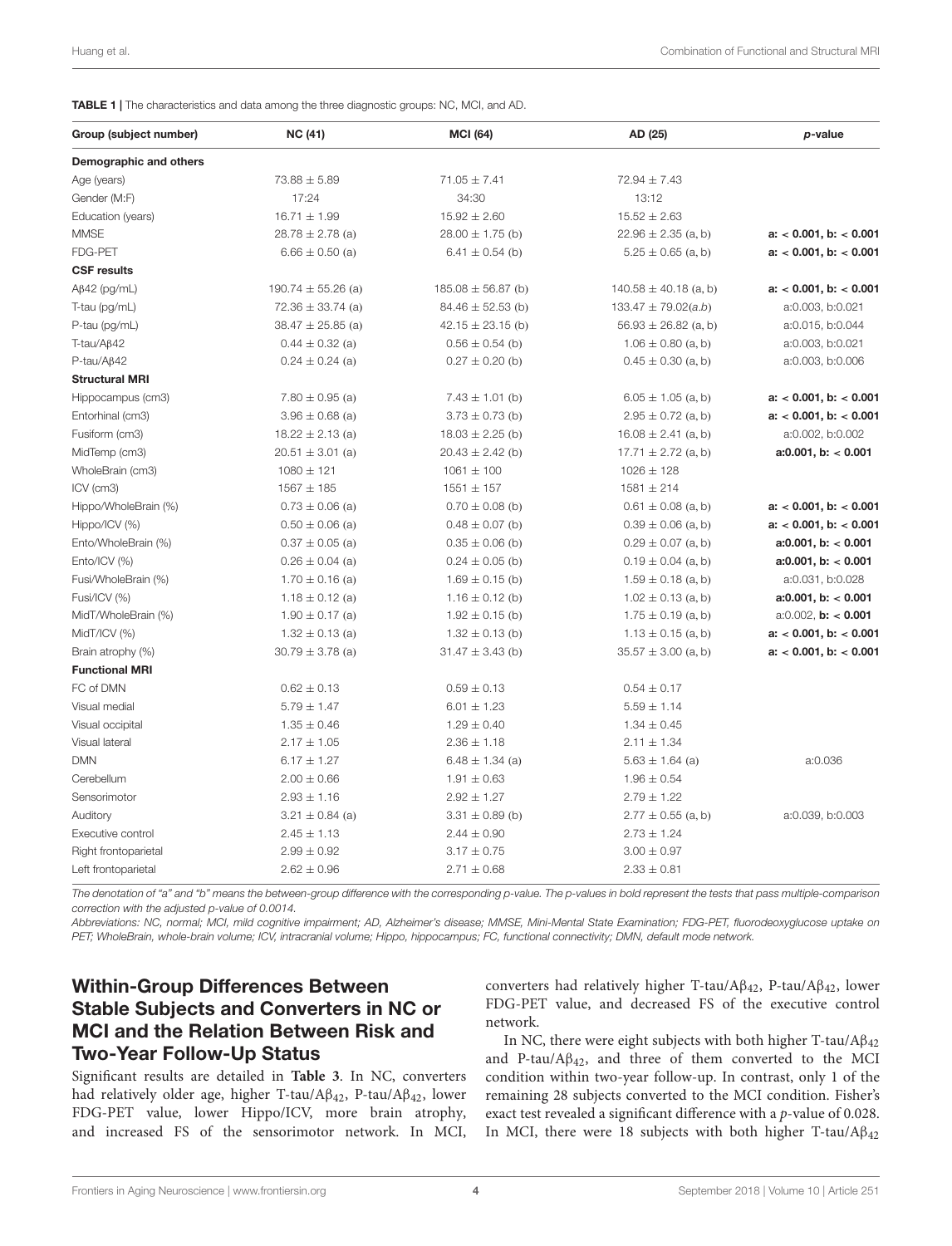#### <span id="page-4-0"></span>**TABLE 2** | Within-group differences between high and low T-tau/A $\beta_{42}$  or P-tau/A $\beta_{42}$  in NC or MCI groups.

| Parameter (group)         | $T-tau/AB42$     |                 |         | $P$ -tau/A $\beta$ 42 |                 |         |
|---------------------------|------------------|-----------------|---------|-----------------------|-----------------|---------|
|                           | <b>High (14)</b> | Low (27)        | p-value | <b>High (11)</b>      | Low (30)        | p-value |
| FDG-PET (NC)              | $6.40 \pm 0.44$  | $6.79 \pm 0.48$ | 0.015   |                       |                 |         |
| Visual occipital (NC)     | $1.10 \pm 0.47$  | $1.49 \pm 0.41$ | 0.010   |                       |                 |         |
| Visual lateral (NC)       | $1.63 \pm 0.78$  | $2.45 \pm 1.08$ | 0.017   |                       |                 |         |
| DMN (NC)                  | $5.62 \pm 1.35$  | $6.45 \pm 1.15$ | 0.044   |                       |                 |         |
| Left frontoparietal (NC)  |                  |                 |         | $3.12 \pm 1.04$       | $2.44 \pm 0.88$ | 0.044   |
| Parameter (group)         | <b>High (23)</b> | Low (41)        | p-value | <b>High (23)</b>      | Low (41)        | p-value |
| FDG-PET (MCI)             | $6.20 \pm 0.57$  | $6.53 \pm 0.50$ | 0.020   | $6.20 \pm 0.57$       | $6.53 \pm 0.50$ | 0.020   |
| Hippo/WholeBrain % (MCI)  | $0.67 \pm 0.08$  | $0.73 \pm 0.08$ | 0.006   |                       |                 |         |
| Hippo/ICV % (MCI)         | $0.45 \pm 0.07$  | $0.50 \pm 0.07$ | 0.011   |                       |                 |         |
| Ento/WholeBrain (%) (MCI) | $0.32 \pm 0.08$  | $0.36 \pm 0.05$ | 0.013   |                       |                 |         |
| MidT/WholeBrain (%) (MCI) | $1.86 \pm 0.14$  | $1.95 \pm 0.15$ | 0.033   |                       |                 |         |
| MidT/ICV (%) (MCI)        | $1.27 \pm 0.13$  | $1.34 \pm 0.12$ | 0.042   |                       |                 |         |

The numbers in parentheses after High or Low are subject number.

Abbreviations: NC, normal; MCI, mild cognitive impairment; FDG-PET, fluorodeoxyglucose uptake on PET; DMN, default mode network; Hippo, hippocampus; WholeBrain, whole-brain volume; ICV, intracranial volume.

<span id="page-4-1"></span>TABLE 3 | Differences between stable subjects and converters in NC and MCI groups within 2 years.

|                       |                   | Within 2 years     |         |  |
|-----------------------|-------------------|--------------------|---------|--|
| <b>NC</b>             | Stable (32)       | Converter (4)      | p-value |  |
| Age                   | $73.64 \pm 5.73$  | $79.88 \pm 5.28$   | 0.047   |  |
| $T$ -tau/A $\beta$ 42 | $0.36 \pm 0.24$   | $0.76 \pm 0.43$    | 0.007   |  |
| $P$ -tau/A $\beta$ 42 | $0.18 \pm 0.13$   | $0.41 \pm 0.24$    | 0.004   |  |
| FDG-PET               | $6.76 \pm 0.41$   | $5.96 \pm 0.30$    | 0.001   |  |
| Hippo/ICV (%)         | $0.51 \pm 0.06$   | $0.43 \pm 0.03$    | 0.01    |  |
| Brain atrophy (%)     | $30.22 \pm 3.51$  | $36.12 \pm 2.25$   | 0.003   |  |
| Sensorimotor          | $2.90 \pm 1.15$   | $4.12 \pm 0.89$    | 0.048   |  |
| <b>MCI</b>            | Stable (37)       | Converter (9)      | p-value |  |
| T-tau (pg/mL)         | $84.47 \pm 51.19$ | $127.83 \pm 74.01$ | 0.043   |  |
| P-tau (pg/mL)         | $42.58 \pm 23.45$ | $64.80 \pm 20.89$  | 0.013   |  |
| $T$ -tau/A $\beta$ 42 | $0.56 \pm 0.50$   | $1.00 \pm 0.86$    | 0.045   |  |
| $P$ -tau/A $\beta$ 42 | $0.28 \pm 0.20$   | $0.47 \pm 0.24$    | 0.018   |  |
| FDG-PET               | $6.49 \pm 0.47$   | $5.83 \pm 0.56$    | 0.001   |  |
| Executive control     | $2.62 \pm 0.88$   | $1.88 \pm 0.61$    | 0.022   |  |
| MidTemp (cm3)         | $20.69 \pm 2.46$  | $18.72 \pm 1.96$   | 0.033   |  |

Abbreviations: NC, normal; MCI, mild cognitive impairment; FDG-PET, fluorodeoxyglucose uptake on PET; Hippo, hippocampus; ICV, intracranial volume.

and P-tau/ $\text{A}\beta_{42}$ , and 7 of them converted to the AD condition within 2-year follow-up. In contrast, only 2 of the rest 28 subjects converted to the AD condition. Fisher's exact test revealed a significant difference with a p-value of 0.018.

#### **DISCUSSION**

Among the three diagnostic groups, many parameters can be used to differentiate AD from NC or MCI, including CSF data, FDG-PET, hippocampal volume and brain atrophy in structural MRI, and FS of DMN and auditory network in functional MRI.

However, there is no significantly different parameter between NC and MCI. After divided into subjects with high or low risk in NC or MCI by referring to T-tau/Aβ<sup>42</sup> or P-tau/Aβ42, high-risk subjects in NC have a lower value of FDG-PET and significant differences of rfMRI results, whereas high-risk subjects in MCI have a lower value of FDG-PET and significant differences of structural MRI results. Subjects in NC or MCI with higher T-tau/A $\beta_{42}$  and P-tau/A $\beta_{42}$  tend to convert to MCI or AD, respectively. The converters in both NC and MCI are with higher T-tau/Aβ42, P-tau/Aβ42, lower FDG-PET value, and rfMRI change but older age and structural MRI changes are only found in converters in NC.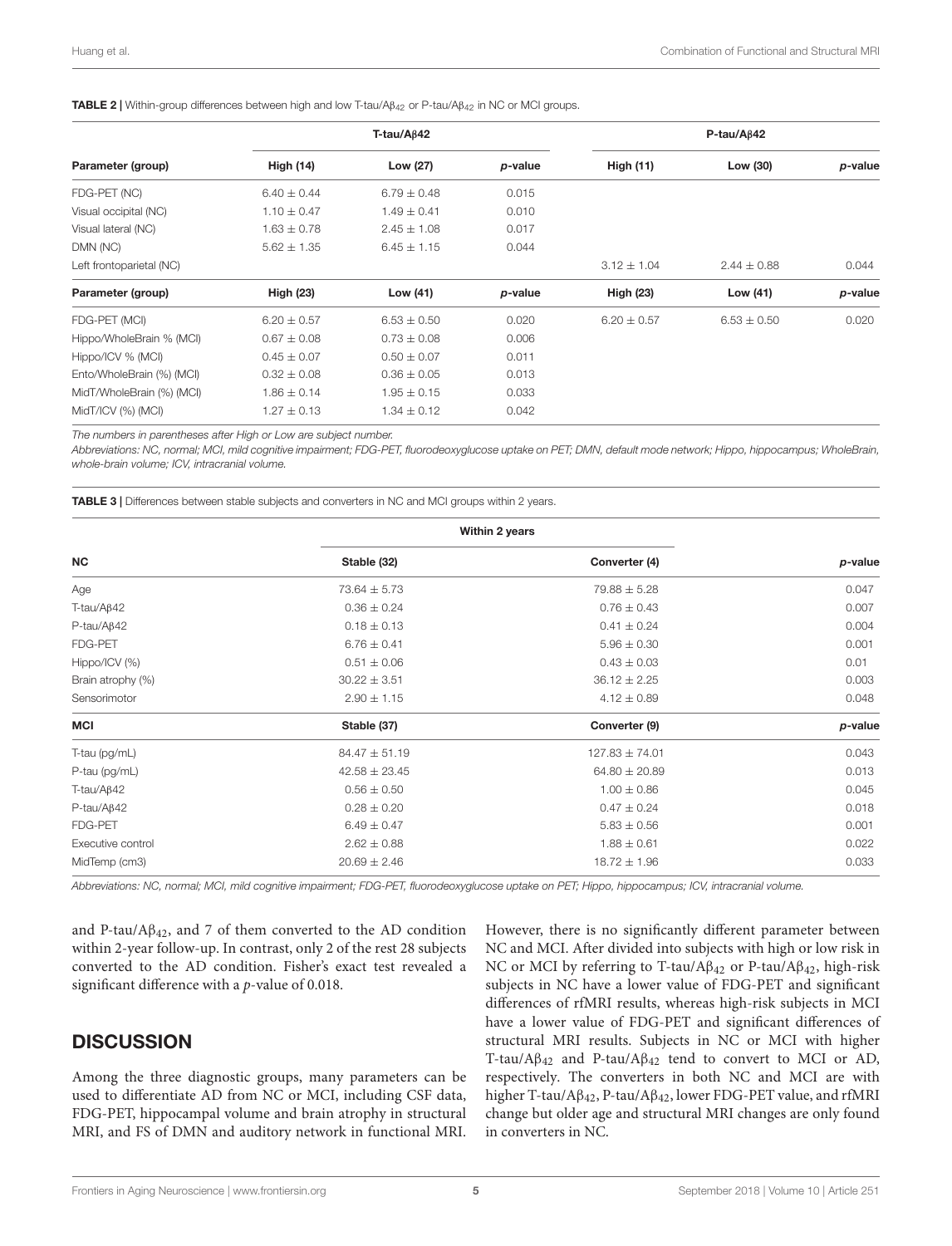The frustration of current AD management with antiamyloid treatments is thought to be due to late intervention while the pathological process of AD starts a couple of years before the onset of symptoms [\(Hulette et al.,](#page-8-3) [1998;](#page-8-3) [Price and Morris,](#page-8-4) [1999;](#page-8-4) [Cummings et al.,](#page-7-2) [2007;](#page-7-2) [Price et al.,](#page-8-5) [2009;](#page-8-5) [Fagan et al.,](#page-8-6) [2011;](#page-8-6) [Sperling et al.,](#page-8-0) [2011b;](#page-8-0) [Doody et al.,](#page-7-1) [2014;](#page-7-1) [Salloway et al.,](#page-8-2) [2014\)](#page-8-2). MCI is a clinical transitional status between the cognitively normal condition and AD, but the diagnosis of MCI is still in the late stage of the overall pathological process [\(Jack et al.,](#page-8-9) [2010\)](#page-8-9). Therefore, many biomarkers have been explored to survey the power in the early identification of the preclinical insidious process of AD [\(Shaw et al.,](#page-8-7) [2007;](#page-8-7) [Hampel et al.,](#page-8-8) [2008\)](#page-8-8). Among all, five more reliable biomarkers are commonly used and their changes occur chronologically. Initially, PET amyloid imaging and decreased CSF Aβ<sup>42</sup> are able to detect Aβ-plaque deposition. Then, increased CSF tau and decreased FDG-PET can reveal the condition of neuronal injury and brain dysfunction. Finally, brain atrophy on structural MRI occurs just before impairment of memory [\(Jack et al.,](#page-8-9) [2010;](#page-8-9) [Dubois](#page-8-1) [et al.,](#page-8-1) [2014\)](#page-8-1). Previous studies suggested that before brain atrophy, Aβ-plaque deposition accumulates to a significantly high level far before the onset of AD and the change might only be slight without a significant difference among normal subjects with high Aβ-plaque deposition, MCI, and AD [\(Engler et al.,](#page-8-17) [2006;](#page-8-17) [Jack](#page-8-18) [et al.,](#page-8-18) [2009\)](#page-8-18). CSF tau and FDG-PET display the pathological process of AD after Aβ-plaque deposition and the changes are more obvious between the normal condition and MCI but become less distinct between MCI and AD [\(Minoshima et al.,](#page-8-19) [1997;](#page-8-19) [Sunderland et al.,](#page-8-20) [1999;](#page-8-20) [Bouwman et al.,](#page-7-4) [2007;](#page-7-4) [Vemuri et al.,](#page-8-21) [2009a\)](#page-8-21). Functional MRI is able to reflect synaptic dysfunction and is thought to display a similar pathological process as FDG-PET in AD [\(Sperling et al.,](#page-8-22) [2011a\)](#page-8-22). Our data do not have PET amyloid imaging results, but extremely high concordance exists between low CSF  $A\beta_{42}$  and positive PET amyloid imaging, and T-tau/ $A\beta_{42}$  and P-tau/ $A\beta_{42}$  show excellent predictive power for high amyloid-plaque deposition [\(Fagan et al.,](#page-8-23) [2006;](#page-8-23) [Tolboom](#page-8-24) [et al.,](#page-8-24) [2009;](#page-8-24) [Fagan et al.,](#page-8-6) [2011\)](#page-8-6). However, in our study, all the changes of CSF  $A\beta_{42}$ , tau, FDG-PET, and functional MRI demonstrate a significant difference only between AD and NC or MCI but not between NC and MCI. Structural MRI is with greater power to reflect the late pathological process in AD than above biomarkers and is predictive of future conversion from MCI to AD, especially the hippocampal volume [\(Fox and](#page-8-25) [Freeborough,](#page-8-25) [1997;](#page-8-25) [Vemuri et al.,](#page-8-26) [2009b;](#page-8-26) [Bateman et al.,](#page-7-0) [2012\)](#page-7-0). Our results are compatible with this phenomenon, showing decreased hippocampal volume and more brain atrophy in AD than NC or MCI but no difference between NC and MCI. The change of CSF data, FDG-PET, and rfMRI are considered more obvious between NC and MCI than between MCI and AD. However, significant differences of the above parameters are only found between AD and NC or MCI in our study. The differences of the above parameters between AD and the other two groups are still reasonable because although changes of these parameters start early from NC, they persist across the status of MCI to AD [\(Jack et al.,](#page-8-9) [2010;](#page-8-9) [Sperling et al.,](#page-8-22) [2011a\)](#page-8-22). The surprising point is that they do not differ from each other between NC and MCI. Considering the characteristics of the included subjects, one

possible explanation is that the subjects in NC were old enough to be at high risk for AD or already in the AD pathological process. The viewpoint is supported by the two-year follow-up results, in which the converters from NC to MCI are not rare within just 2 years.

We further divide subjects in NC and MCI into low and high AD risk to evaluate the significant biomarker change in these two statuses. Currently, asymptomatic people with two biomarkers are considered at risk for AD. One biomarker is decreased  $A\beta_{42}$ together with increased T-tau or P-tau in CSF and the other one is positive PET amyloid imaging [\(Dubois et al.,](#page-8-1) [2014\)](#page-8-1). These two biomarkers are highly correlated with each other and T-tau/A $\beta_{42}$ and P-tau/ $A\beta_{42}$  are excellently predictive of amyloid-positive people [\(Fagan et al.,](#page-8-6) [2011\)](#page-8-6). Because of lack of amyloid PET results, we use the averages of these two ratios to divide subjects in NC and MCI into subjects with relatively high or low risk. From our results, FDG-PET shows decreased metabolism in highrisk subjects in both NC and MCI, suggesting that the process of impaired synaptic function exists in these two statuses and indicating that subjects at risk convert to next pathological status, compatible with the results of previous studies [\(de Leon et al.,](#page-7-5) [2001;](#page-7-5) [Jack et al.,](#page-8-9) [2010\)](#page-8-9). Structural MRI reveals only differences in MCI group with lower Hippo/WholeBrain, Hippo/ICV, Ento/WholeBrain, MidT/WholeBrain, and MidT/ICV values in high-risk subjects. As compared with whole-brain atrophy and hippocampal volume, the relative volume ratio of hippocampus and whole brain or ICV is more sensitive to reflect highrisk subjects in our study. The hippocampal volume is the more sensitive measurement in the structural MRI for AD pathological change [\(Bateman et al.,](#page-7-0) [2012\)](#page-7-0). In our study, only Hippo/WholeBrain and Hippo/ICV but not hippocampus per se are able to differentiate high- and low-risk subjects in MCI group, probably because these ratios exclude the effect of the betweensubject brain volume difference and represent hippocampal shrinkage more precisely. Furthermore, these structural changes occur only in MCI group but not in NC group, consistent with previous literature suggesting that structural change is a late biomarker with more atrophy rate in AD and MCI than in normal individuals [\(Fox and Freeborough,](#page-8-25) [1997\)](#page-8-25). Functional MRI also reflects synaptic dysfunction as FDG-PET [\(Sperling](#page-8-22) [et al.,](#page-8-22) [2011a\)](#page-8-22). Our study reveals that functional MRI change exists only in NC group but not in MCI group with decreased FS of the visual occipital network, visual lateral network, and DMN but increased FS of the left frontoparietal network in highrisk subjects. In addition to memory impairment, visuospatial perception dysfunction is another prominent problem in AD and relevant cerebral functional changes occur in early stages of AD [\(Mandal et al.,](#page-8-27) [2012\)](#page-8-27). Previous studies revealed that visual occipital and visual lateral networks were related to higher order visual stimuli and complex stimuli, respectively, whereas the visual medial network was related to simple visual stimuli and higher order or complex visual processing is more vulnerable to aging [\(Habak and Faubert,](#page-8-28) [2000;](#page-8-28) [Heine et al.,](#page-8-29) [2012\)](#page-8-29). Our results displayed a similar pattern in high-risk normal subjects, and therefore, visual processing networks are impaired more in relatively high-level systems and this phenomenon exists not only in the aging process but also in normal individuals with AD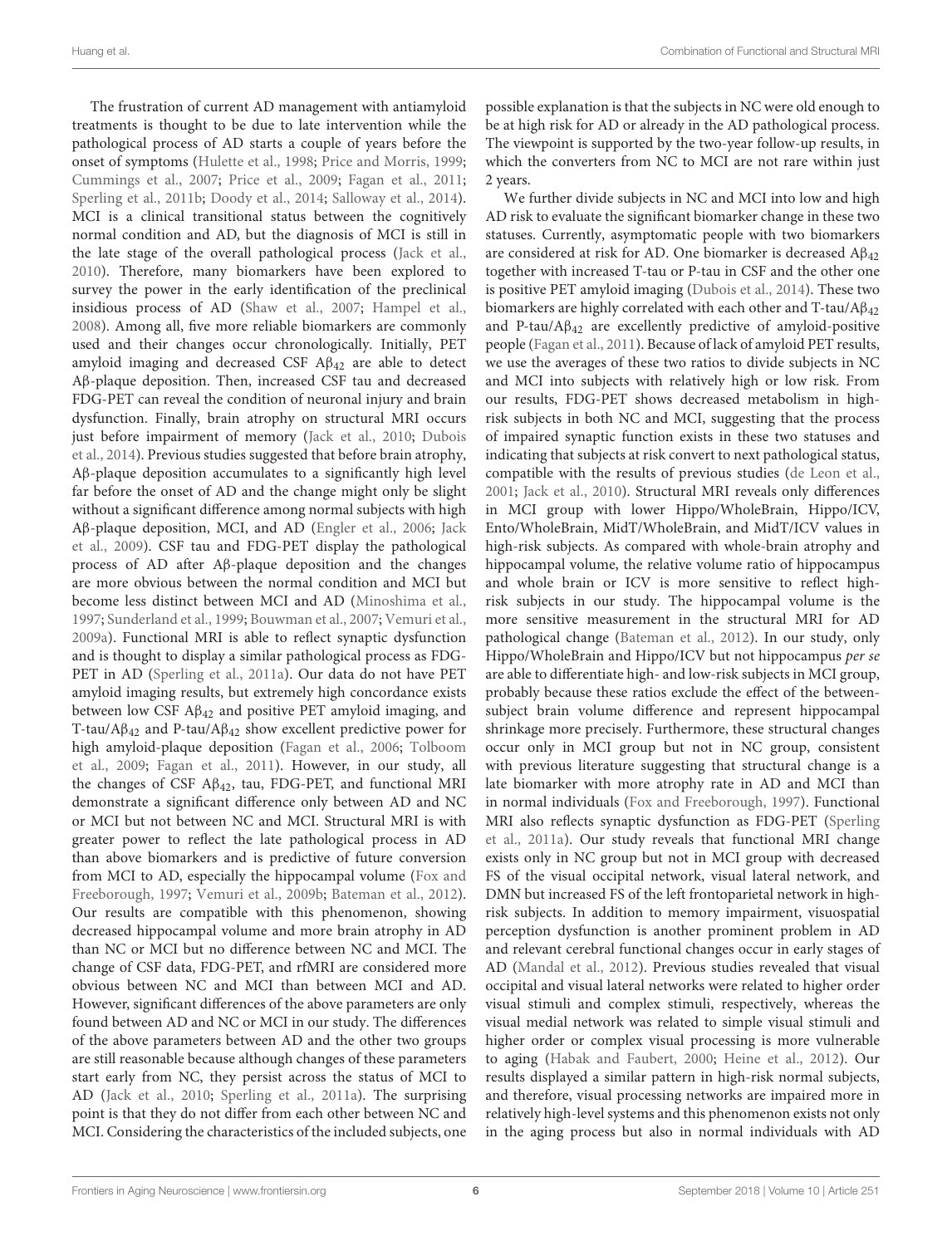risk. In addition, symptoms related to visuospatial dysfunction occur in the AD stage but rfMRI is able to detect a relevant change in underlying RSN much earlier to normal status with high AD risk. DMN was noted to be impaired in patients with AD and MCI as compared with normal subjects [\(Greicius et al.,](#page-8-30) [2004;](#page-8-30) [Bai et al.,](#page-7-6) [2008\)](#page-7-6), and it was involved in many high-level cognitive functions, such as episodic memory, the well-known cognitive change in early AD, and the social cognitive process, which is also impaired in AD [\(Mevel et al.,](#page-8-31) [2011;](#page-8-31) [Cosentino et al.,](#page-7-7) [2014\)](#page-7-7). Our study further shows that decreased FS also occurs in normal people with high AD risk as compared with those with low risk, suggesting that the AD effect on DMN starts earlier from preclinical status. The significant differences of rfMRI between high- and low-risk subjects in our study occur only in NC group but not in MCI group, compatible with the findings of previous studies, in which rfMRI was with similar ability as FDG-PET to reflect abnormality earlier than structural MRI [\(Sperling et al.,](#page-8-22) [2011a\)](#page-8-22). Although both FDG-PET and rfMRI are a measure of synaptic activity, FDG-PET is focused on overall synaptic activity whereas rfMRI, especially in the network approach, primarily reflects integrated synaptic activity in some specific networks [\(Johnson et al.,](#page-8-32) [2012\)](#page-8-32). In our NC and MCI groups, FDG-PET shows persistently overall declined neuronal activity in both highrisk NC and MCI subjects, whereas rfMRI reveals only a neuronal activity change in high-risk NC subjects. A review of rfMRI in MCI and AD pointed out that the results of this modality in MCI are currently heterogeneous and even the condition of MCI status varies a lot [\(Dickerson and Sperling,](#page-7-8) [2008\)](#page-7-8). Our results show that the rfMRI change might be more obvious in asymptomatic status than in MCI with already the presence of decreased activity and compensatory hyperactivity change in NC group. Moreover, impaired synaptic activity based on the network approach of rfMRI might have a different pattern of functional change in MCI status and is of lower power to identify high-risk MCI subjects as compared with the overall synaptic change in FDG-PET.

Within two-year follow-up, subjects with both higher T-tau/A $\beta_{42}$  and P-tau/A $\beta_{42}$  in NC or MCI were more likely to convert to MCI or AD, respectively. In addition, these two ratios were significantly higher in converters than in stable subjects in both NC and MCI groups. There results supported that these two ratios were important and reliable predictors for the possibility of conversion in the near future in NC and MCI statuses, further consolidating the above findings of risk evaluation based on these two ratios in our study. In addition, as compared with stable subjects in NC group, converters had characteristics of older age, lower FDG-PET value, lower Hippo/ICV ratio, higher brain atrophy, and increased FS of the sensorimotor network. Previous studies revealed that increased age and female were risk factors for AD [\(Inzelberg et al.,](#page-8-33) [2015\)](#page-8-33). Our results did not display gender effect but the risk of old age for AD was also noted in our NC group even though the included subjects were all elderly. Thus, age effect in the AD pathological process might be persistent and extend to even the age of 70–80, like our studying population. The lower FDG-PET value in converters was compatible with the results of high-risk subjects in our study, suggesting that this measurement was sensitive not only to selecting highrisk subjects but also to predicting future conversion. Although

structural MRI did not display any difference between high- and low-risk subjects in NC, the converters had a lower Hippo/ICV ratio and higher brain atrophy. Considering that all the subjects in this study were relatively old, it was still reasonable to notice a structural change in converters from NC to MCI because the structural change started in late preclinical status [\(Jack et al.,](#page-8-9) [2010\)](#page-8-9). RfMRI revealed significantly higher FS of the sensorimotor network, which might be an early compensatory hyperactivity change, but this network was different from those identified in high-risk subjects. However, rfMRI was still able to reveal a significant change in real conversion from NC status. Initially, the sensorimotor network, a functional network with a lower cognitive level, was thought to be stable in MCI and AD, but lots of studies reveal that the alteration of its relevant functions, including the olfaction, hearing, visual, and motor systems, might precede the onset of cognitive impairments with being persistently worse when AD progresses. Therefore, the change of the associated functions becomes a strong risk factor for AD and functional impairment of the sensorimotor network was found in a later study [\(Wang et al.,](#page-8-34) [2015\)](#page-8-34). Our results further support that the sensorimotor network changes early in the AD process with already the presence of compensatory hyperactivity in converters from NC to MCI. As compared with stable subjects in MCI group, converters had characteristics of a lower FDG-PET value and decreased FS of the executive control network. Decreased FDG-PET was a persistently significant finding in our study, compatible with a previous study showing that this change extended along the continuum from normal cognitive status to MCI to AD [\(Minoshima et al.,](#page-8-19) [1997\)](#page-8-19). Our results further demonstrated that this change was able to reflect AD risk and to predict future conversion in NC and MCI status. Although no obvious rfMRI change was noted in high-risk MCI subjects, decreased FS of the executive control network in MCI converters was present, suggesting that rfMRI change could also extend along the continuum from normal cognitive status to MCI to AD. The executive control network is related to information processing in working memory, problem solving, and decision making, all of which are implicated in AD. This network was found to be slightly increased FC in MCI but sharply decreased in AD [\(Wang et al.,](#page-8-34) [2015\)](#page-8-34). The more obvious change of decreased FC in AD can be reflected in our results, and we further point out that the functional impairment might predominantly happen during the conversion from MCI to AD. The overall changes of rfMRI in our study do not reveal any single network with a persistently significant change in high-risk subjects of NC and MCI and in converters of NC and MCI. Functional MRI was also considered as the measurement of synaptic function like FDG-PET, and in our study, the rfMRI change was present in converters of both NC and MCI, compatible with FDG-PET results. However, this change was only found in high-risk NC subjects but not in high-risk MCI subjects, probably because the indicators of AD risk in our study were not perfect in MCI status. The ratios of tau and  $A\beta_{42}$  are highly but not completely correlated with amyloid deposition, or the amyloid deposition is already in a relatively stable status with less distinctness between truly high- and low-risk subjects in MCI [\(Jack et al.,](#page-8-9) [2010;](#page-8-9) [Fagan](#page-8-6) [et al.,](#page-8-6) [2011\)](#page-8-6). Furthermore, using rfMRI networks to evaluate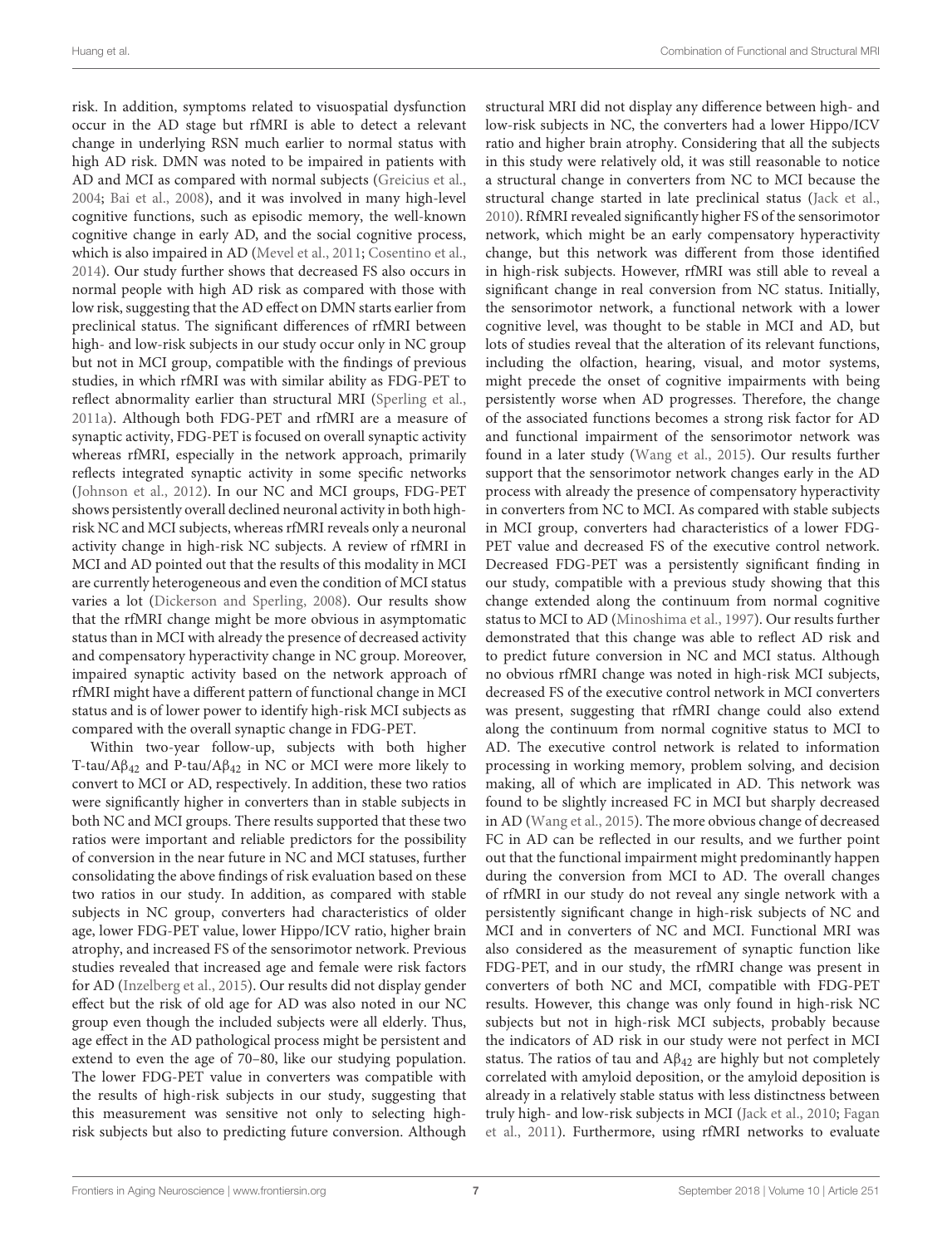the AD pathological process should include multiple networks, whereas the overall FDG uptake can be more easy to reflect the AD pathological process without further acquiring detailed regional information even though previous studies suggested that specific regional decreased FDG uptake was present in AD [\(Jagust et al.,](#page-8-35) [2007\)](#page-8-35). The application of CSF biomarkers and their predictors for amyloid deposition in the AD pathological process can be reflected by FDG-PET, rfMRI, and structural MRI, all of which are less invasive than the necessary procedure of lumbar puncture to gain CSF samples. RfMRI is able to detect a network change in high-risk subjects in NC and converters in 2 years in NC and MCI. Structural MRI can demonstrate a change in highrisk MCI subjects and in converters from NC to MCI and from MCI to AD. The combination of functional and structural MRI is competitive to FDG-PET in the overall results.

In this study, some limitations should be announced. We use the average ratio of tau protein and  $A\beta_{42}$  to divide subjects into high- and low-risk subgroups in NC and MCI groups; however, this stratification is not quite good because the average ratio will vary a lot in another subject group and we still cannot define a specific ratio to separate high- and low-risk subjects with strong evidence in the literature. Thus, this method is only for the ease of statistical analysis. Except for rfMRI results, most values of parameters are from the ADNI database; it may lack some important information, such as regional uptake of FDG-PET. To solve these problems, we may use another database to verify our findings or wait for more subjects included from the ADNI database and a more reliable ratio of tau protein and  $A\beta_{42}$  to define high-risk subjects in future studies. The MMSE is not statistically different between NC and MCI groups, probably suggesting that the selection criteria of MCI subjects are not optimal.

### **CONCLUSION**

A combination of functional and structural MRI is safer and less expensive but with similar power as FDG-PET to reflect CSF change in the AD pathological process and to identify high-risk subjects and converters in NC and MCI. This combination might be a good screening tool for AD, but the complexity is of concern

#### **REFERENCES**

- <span id="page-7-6"></span>Bai, F., Zhang, Z., Yu, H., Shi, Y., Yuan, Y., Zhu, W., et al. (2008). Default-mode network activity distinguishes amnestic type mild cognitive impairment from healthy aging: a combined structural and resting-state functional MRI study. Neurosci. Lett. 438, 111–115. [doi: 10.1016/j.neulet.2008.04.021](https://doi.org/10.1016/j.neulet.2008.04.021)
- <span id="page-7-0"></span>Bateman, R. J., Xiong, C., Benzinger, T. L., Fagan, A. M., Goate, A., Fox, N. C., et al. (2012). Clinical and biomarker changes in dominantly inherited Alzheimer's disease. N. Engl. J. Med. 367, 795–804. [doi: 10.1056/NEJMoa120](https://doi.org/10.1056/NEJMoa1202753) [2753](https://doi.org/10.1056/NEJMoa1202753)
- <span id="page-7-4"></span>Bouwman, F. H., van der Flier, W. M., Schoonenboom, N. S., van Elk, E. J., Kok, A., Rijmen, F., et al. (2007). Longitudinal changes of CSF biomarkers in memory clinic patients. Neurology 69, 1006–1011.
- <span id="page-7-7"></span>Cosentino, S., Zahodne, L. B., Brandt, J., Blacker, D., Albert, M., Dubois, B., et al. (2014). Social cognition in Alzheimer's disease: a separate construct contributing to dependence. Alzheimers Dement 10, 818–826. [doi: 10.1016/j.](https://doi.org/10.1016/j.jalz.2013.12.021) [jalz.2013.12.021](https://doi.org/10.1016/j.jalz.2013.12.021)

and how early this modality can identify subjects at risk for future conversion needs further evaluation. Our results reveal that it can predict future conversion within at least 2 years.

#### AUTHOR CONTRIBUTIONS

C-CH prepared this manuscript. W-MH and C-HC collected the data. Z-YJ analyzed the data. C-PL designed this study.

#### ACKNOWLEDGMENTS

Data collection and sharing for this project was funded by the Alzheimer's Disease Neuroimaging Initiative (ADNI) (National Institutes of Health Grant U01 AG024904) and DOD ADNI (Department of Defense award no. W81XWH-12-2-0012). ADNI is funded by the National Institute on Aging, the National Institute of Biomedical Imaging and Bioengineering, and through generous contributions from the following: AbbVie, Alzheimer's Association; Alzheimer's Drug Discovery Foundation; Araclon Biotech; BioClinica, Inc.; Biogen; Bristol-Myers Squibb Company; CereSpir, Inc.; Eisai, Inc.; Elan Pharmaceuticals, Inc.; Eli Lilly and Company; EUROIMMUN; F. Hoffmann-La Roche Ltd. and its affiliated company Genentech, Inc.; Fujirebio; GE Healthcare; IXICO Ltd.; Janssen Alzheimer Immunotherapy Research & Development, LLC.; Johnson & Johnson Pharmaceutical Research & Development LLC.; Lumosity; Lundbeck; Merck & Co., Inc.; Meso Scale Diagnostics, LLC.; NeuroRx Research; Neurotrack Technologies; Novartis Pharmaceuticals Corporation; Pfizer Inc.; Piramal Imaging; Servier; Takeda Pharmaceutical Company; and Transition Therapeutics. The Canadian Institutes of Health Research is providing funds to support ADNI clinical sites in Canada. Private sector contributions are facilitated by the Foundation for the National Institutes of Health [\(www.fnih.org\)](https://fnih.org/). The grantee organization is the Northern California Institute for Research and Education, and the study is coordinated by the Alzheimer's Disease Cooperative Study at the University of California, San Diego. ADNI data are disseminated by the Laboratory for Neuro Imaging at the University of Southern California.

<span id="page-7-2"></span>Cummings, J. L., Doody, R., and Clark, C. (2007). Disease-modifying therapies for Alzheimer disease: challenges to early intervention. Neurology 69, 1622–1634.

- <span id="page-7-5"></span>de Leon, M. J., Convit, A., Wolf, O. T., Tarshish, C. Y., DeSanti, S., Rusinek, H., et al. (2001). Prediction of cognitive decline in normal elderly subjects with 2- [(18)F]fluoro-2-deoxy-D-glucose/poitron-emission tomography (FDG/PET). Proc. Natl. Acad. Sci. U.S.A. 98, 10966–10971.
- <span id="page-7-3"></span>Derby, C. A., Burns, L. C., Wang, C., Katz, M. J., Zimmerman, M. E., L'Italien, G., et al. (2013). Screening for predementia AD: time-dependent operating characteristics of episodic memory tests. Neurology 80, 1307–1314. [doi: 10.1212/](https://doi.org/10.1212/WNL.0b013e31828ab2c9) [WNL.0b013e31828ab2c9](https://doi.org/10.1212/WNL.0b013e31828ab2c9)
- <span id="page-7-8"></span>Dickerson, B. C., and Sperling, R. A. (2008). Functional abnormalities of the medial temporal lobe memory system in mild cognitive impairment and Alzheimer's disease: insights from functional MRI studies. Neuropsychologia 46, 1624–1635. [doi: 10.1016/j.neuropsychologia.2007.11.030](https://doi.org/10.1016/j.neuropsychologia.2007.11.030)
- <span id="page-7-1"></span>Doody, R. S., Thomas, R. G., Farlow, M., Iwatsubo, T., Vellas, B., Joffe, S., et al. (2014). Phase 3 trials of solanezumab for mild-to-moderate Alzheimer's disease. N. Engl. J. Med. 370, 311–321. [doi: 10.1056/NEJMoa1312889](https://doi.org/10.1056/NEJMoa1312889)